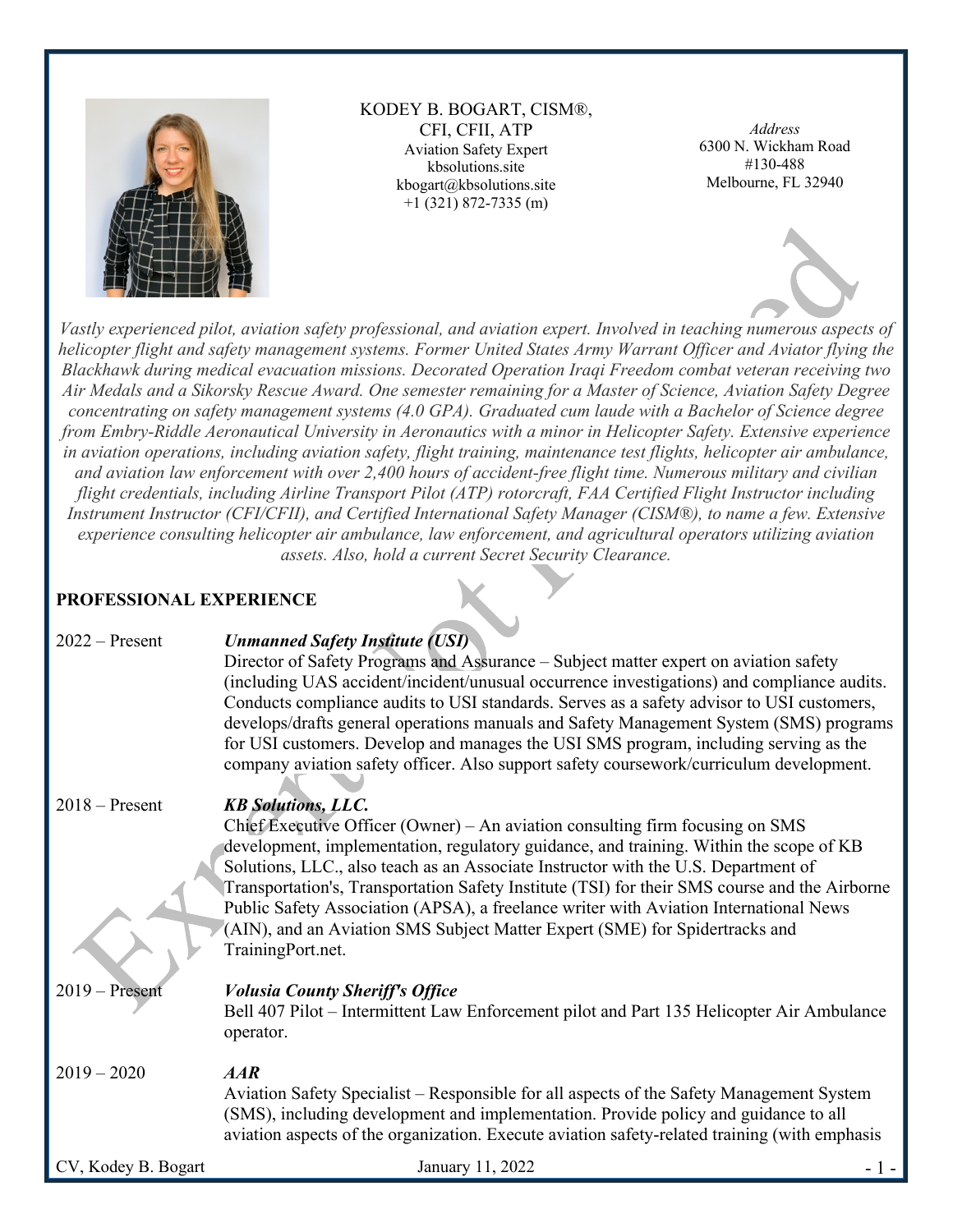on SMS), audits, inspections, and monitoring of aviation programs at various global bases. Identify safety hazards and risks and promote the reduction and elimination of potentially hazardous conditions that may lead to accidents and incidents. Within this role, provided senior-level advice, guidance, and training on aviation safety matters as a subject matter expert relative to contractual requirements.

#### 2018 – 2019 *Spider Tracks Limited*

Regional Sales Director – Responsible for selling Spidertracks real-time flight following products within the Eastern United States (28 states total) and within the Caribbean. Created regional sales plans and met quotas in alignment with business objectives and goals. Identified and pursued assigned market segment prospects and developed those prospects through the sales stages of opportunity, qualified, proposal, and sale; following up post-sales to ensure customer satisfaction. Total market availability was approximately 19,000 aircraft, with a penetration of nearly 1,000. Generated initial market increase the first year by over 4%. Prepared and monitored the annual budget for my area of responsibility. Analyzed regional market trends and discovered new growth opportunities. Suggested new services/products and innovative sales techniques to increase customer satisfaction within the scope. Addressed potential problems and offered prompt solutions for our customer base. Understood customer objections and solved challenges in complex environments, followed the market segments in which Spidertracks operated and how the product and services were used within each market segment. Furthermore, publicly spoke during FMCA and APSCON regarding Safety Management Systems/Emergency Response Plans and how flight monitoring systems aid those processes. Customers included firefighting, utility, military, tour, agricultural (spraying), and the like.

#### 2015 – 2017 *Bristow Academy*

Flight Safety Advisor – Conducted quality assurance audits of the Academy's operational activities at all campuses (Titusville, FL, and Minden, NV) to ensure compliance with regulatory requirements, Bristow Academy policies and procedures, and contractual obligations. Developed an Academy Flight Operations audit plan; Completed reports promptly documenting assessment findings, concerns, and recommendations and tracking corrective actions to prevent similar occurrences. Conducted occurrence/event investigations within the Flight Department to determine root and contributing causes and recommend safety actions to prevent reoccurrence. Performed risk management functions daily, including risk/hazard identification, supporting risk/hazard assessments, and control/barrier evaluation. Incorporated long-range policies to improve Operational Check Flights, including the development and implementation of Standard Operating Procedures defining crewmember requirements and continued training while also assisting the maintenance department in conducting Operational Check Flights. Coordinated with flight staff regarding discrepancy reporting and Academy aviation safety report submissions. Furthermore, updated and implemented Emergency Response Plans (ERP) and facilitated scenario-based ERP training across both campuses. Also, flew within Academy training areas and completed Risk Assessments to ensure the fields were safe for Academy staff and students.

#### 2012 – 2015 *Bristow Academy*

FAA Chief Flight Instructor – Advised the Business Development manager on present and future contract operations. Additionally, ensured on-time completion of contractual requirements by monitoring students' progress and performance. Managed and mentored eighteen direct reports and oversaw, on average, 75 students from numerous contract companies (predominately oil and gas) and self-pay students. Coordinated with my flight instructors to identify "at-risk" students, address remedial training issues, or terminate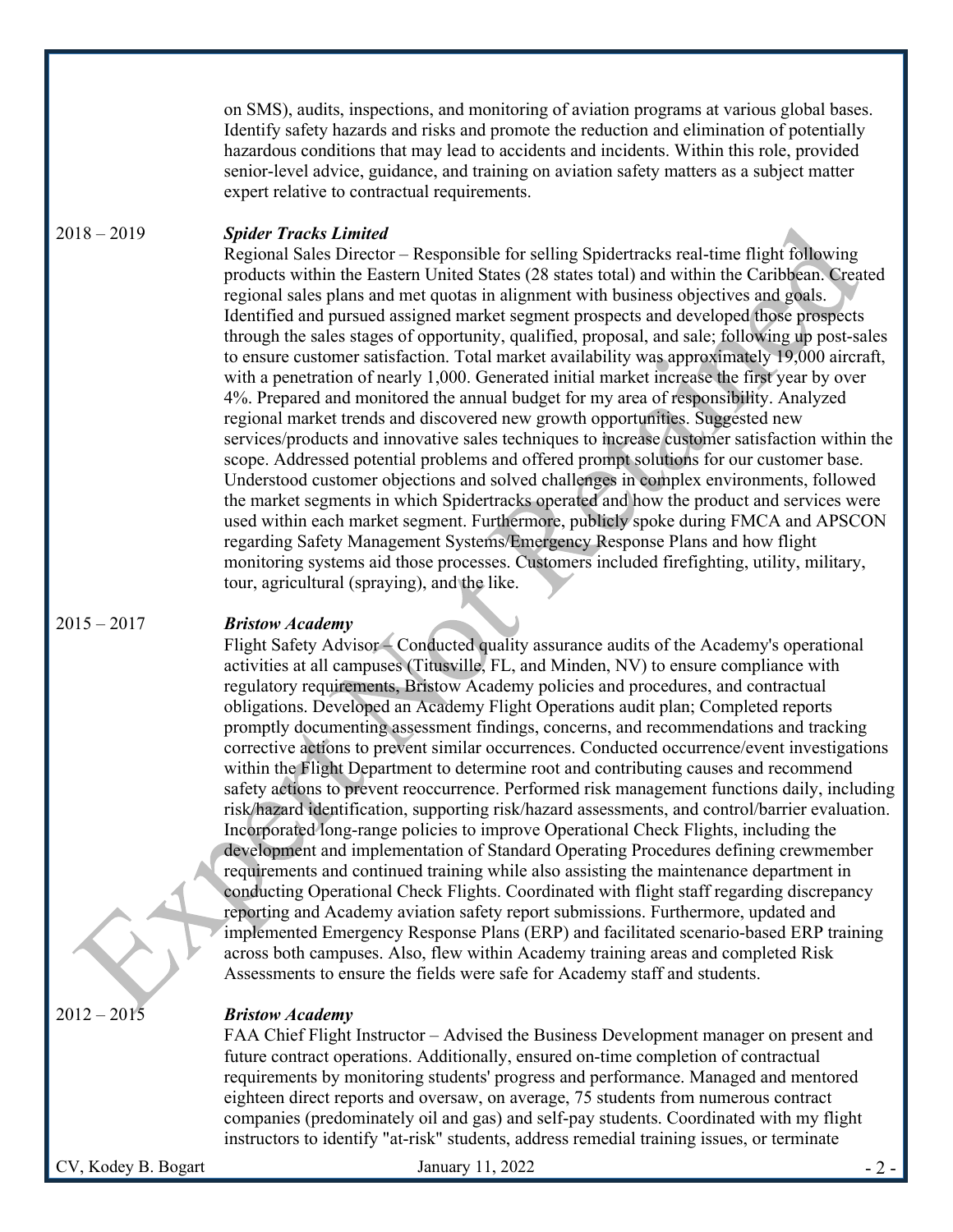training as needed. Ensured high morale amongst departmental flight instructors and conducted flight evaluations of students and instructors to determine progress and maintain quality and standardization. Analyzed significant and unique contract requirements, special provisions, terms, and conditions to ensure compliance with appropriate laws, regulations, and Academy policies and business unit procedures.

#### 2010 – 2012 *Volusia County Sheriff's Office*

Bell 407 Pilot – Part 135 operator; Provided assistance to law enforcement agencies throughout the county and surrounding counties with routine patrols, arrest assists, vehicle, and foot pursuits, searches for missing children and endangered adults, educational presentations, aerial photography, disaster assessments to include assisting local fire agencies with accessing fires, aerial surveillance, medical transport of trauma patients from the accident scene to the hospital, patient interfacility transports, and other missions as directed by the Sheriff. In conjunction with my pilot duties, I assisted the Chief Pilot in ensuring all line pilots were instrument current.

#### 2008 – 2010 *Bristow Academy*

Certified Flight Instructor / Instrument Instructor / IFR Stage Check Pilot – Instruct Contract students in all flight applications and maneuvers for Private, Commercial, Instrument, CFII ATP ratings. Instruct in both Part 61 and 141 applications. Teach Systems and Components and Crew Resource Management to group ground classes.

#### 2006 – 2007 *Florida Army National Guard – Operation Iraqi Freedom*

Aeromedical Evacuation Pilot – In addition to pilot duties, was responsible for Medical Evacuation coverage and ensuring Flight Operations personnel had complete situational awareness across the battlespace, including updated weather, intelligence, and any supporting patient/mission information. I planned, scheduled, and conducted ground and flight tests with maintenance Test Pilots in conjunction with Quality Assurance, Production Control, and Operations.

# **FLIGHT QUALIFCATIONS**

- Airline Transport Pilot/3080963
- Flight Instructor: Rotorcraft Helicopter, Instrument Helicopter
- S-70 Type Rating
- Small Unmanned Aircraft System/3969627
- Second Class Medical
- Schweizer 300CB/CBi
- Robinson R44
- Bell 206 (TH-67)
- Bell 407
	- S-70 (UH-60)

# **EDUCATION**

- Florida Institute of Technology Present (Expected graduation May 2022)
	- o Masters of Science Aviation Safety
- Embry-Riddle Aeronautical University 2020
	- o Bachelor of Science –Aeronautics
	- o Minor in Helicopter Safety

CV, Kodey B. Bogart January 11, 2022 - 3 -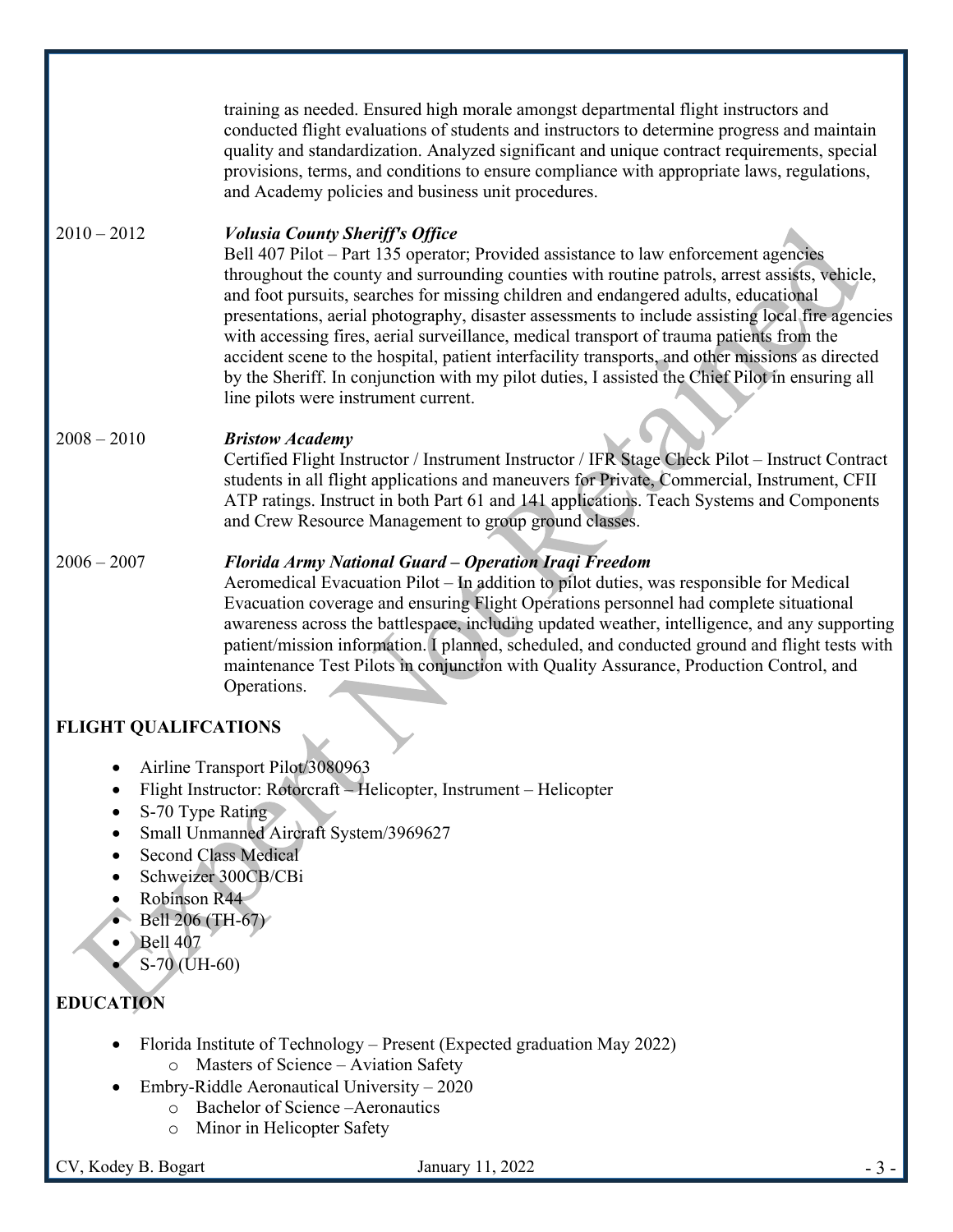- U.S. Department of Transportation Transportation Safety Institute
	- o Internal Evaluation Program 2021
	- o Basic Aircraft Accident Investigation Course 2021
	- o Safety Management Systems and Aviation Safety Program 2020
	- o Bowtie Safety Risk Management 2020
	- o Human Factors in Aircraft Accident Investigation Course 2020
- Wilson Learning March 2019
	- o The Versatile Counselor Salesperson Certificate of Completion
- Bristow Helicopters September 2016
	- o Undertaking Human Factors Investigations Certificate of Attendance
- Embry-Riddle Aeronautical University June 2016
	- o Aircraft Accident Investigation Certificate of Completion
- Bristow Helicopters/Danbury Kline January 2016
	- o Auditing in complex organizations Certificate of Completion
- Bell 407 Factory Ground and Flight Course to include NVG 2010, 2012, and 2019
- **Bristow Academy** 
	- o Certified Flight Instrument Instructor 2009
	- o Certified Flight Instructor 2008
- Robinson Helicopter Company Factory Safety Course 2006
- Vincennes University
	- o Associate of Science General Studies
- U.S. Army Flight School August 2004 July 2005

### **ADDITIONAL SKILLS**

- Night Vision Goggle Systems and Heads Up Display (HUD) Qualified
- Qualified in Medevac Rescue Hoist, Skedco, Sling Load, and Bambi Bucket Operations
- Trained in Underwater Egress
- Dispatching flight crewmembers and aircraft for Medevac Operations

# **PUBLICATIONS and TEACHING**

- Spidertracks December 13, 2021
	- o Spidertracks As Part of Your SMS
- Spidertracks November 12, 2021
	- o Five Steps to Starting Your SMS
- Airborne Public Safety Association Convention July 26-27, 2021
	- o Aviation Safety Officer Course
		- § Flight Safety Reporting Systems
		- § Audits and Inspections
		- § Promotion and Education
	- Spidertracks Video July 8, 2021
		- o SMS and FOQA The What and The Why
- Aviation International News March 23, 2021
	- o Many Obstacles Prevent Single-Engine IFR Helo Cert
	- Spidertracks Video Series March 14, 2021
		- o The 5 W's and How of SMS and Safety Culture
- Helicopter Association International January 21, 2021
	- o Off-Airfield Landings: Analyzing Risk Using the Bowtie Method
- Central Florida Business Aviation Association September 24, 2020

 $CV$ , Kodey B. Bogart  $J$  January 11, 2022  $-4$